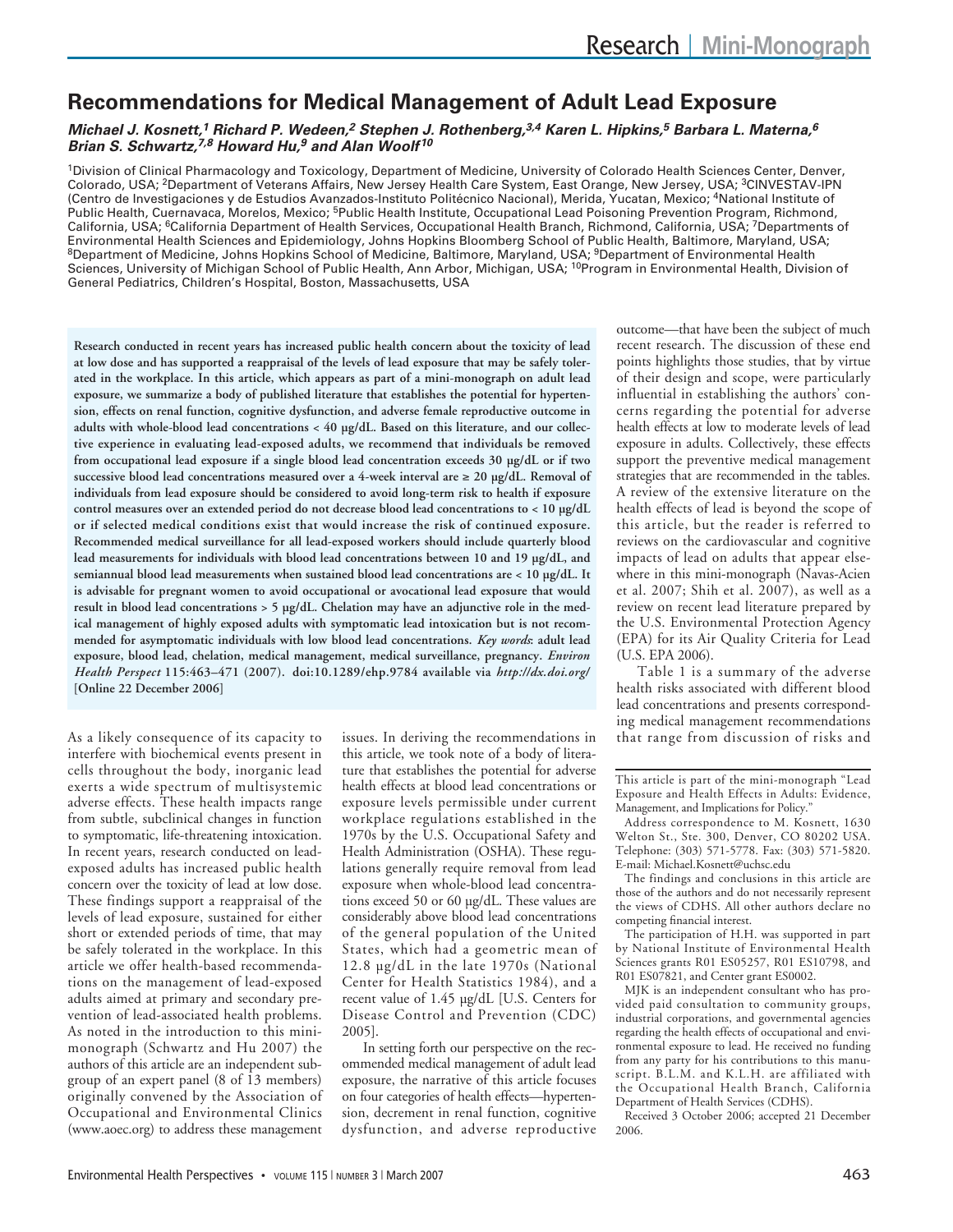reduction of lead exposure at low levels to removal from lead exposure accompanied by probable chelation therapy at the highest levels. The designation of risks as either "shortterm" or "long-term," depending on whether the risks are associated with exposure lasting less than or more than 1 year, reflects a qualitative understanding of the duration of lead exposure that may be required to elicit certain adverse health effects of lead. For some of the long-term risks, such as hypertension, research employing noninvasive K-shell X-ray fluorescence measurement of lead in bone, a biomarker of long-term cumulative exposure, suggests that several years of sustained elevations in blood lead may be necessary for a

significant risk to emerge. The use of 1 year as a cut-point in the table is not intended to represent a sharp division, in terms of cumulative dose, between what might constitute a short-term versus a long-term risk nor does it imply that a significant long-term risk begins to exist as soon as 1 year is surpassed. Blood lead, a measure of the amount of lead circulating in the tissues, reflects both recent exogenous exposure as well as endogenous redistribution of lead stored in bone.

The categorization of risks in Table 1 by discrete intervals of blood lead concentration is a qualitative assessment. In clinical practice, substantial interindividual variability in the susceptibility to symptomatic adverse effects of lead is commonly observed. Factors that might influence the risk of lead toxicity in adults include preexisting disease affecting relevant target organs (e.g., hypertension, renal disease, or neurologic dysfunction), nutritional deficiencies that modify the absorption or distribution of lead (e.g., low dietary calcium or iron deficiency), advanced age, and genetic susceptibility. Although recent studies suggest that polymorphisms in specific genes may modify the toxicokinetics and renal effects of lead (Theppeang et al. 2004; Weaver et al. 2006; Wu et al. 2003), research findings at present are insufficient to conclusively identify genotypes that confer increased risk.

| Table 1. Health-based management recommendations for lead-exposed adults. |  |  |  |
|---------------------------------------------------------------------------|--|--|--|
|---------------------------------------------------------------------------|--|--|--|

| <b>Blood lead level</b><br>$(\mu g/dL)$ | Short-term risks<br>(lead exposure $<$ 1 year)                                                                                                                                                                     | Long-term risks<br>(lead exposure $\geq 1$ year)                                                                                                                                                                                                                                                | Management                                                                                                                                                                                                                                                                                                                                    |
|-----------------------------------------|--------------------------------------------------------------------------------------------------------------------------------------------------------------------------------------------------------------------|-------------------------------------------------------------------------------------------------------------------------------------------------------------------------------------------------------------------------------------------------------------------------------------------------|-----------------------------------------------------------------------------------------------------------------------------------------------------------------------------------------------------------------------------------------------------------------------------------------------------------------------------------------------|
| < 5                                     | None documented                                                                                                                                                                                                    | None documented                                                                                                                                                                                                                                                                                 | None indicated                                                                                                                                                                                                                                                                                                                                |
| $5 - 9$                                 | Possible spontaneous abortion<br>Possible postnatal developmental delay                                                                                                                                            | Possible spontaneous abortion<br>Possible postnatal developmental delay<br>Possible hypertension and kidney dysfunction                                                                                                                                                                         | Discuss health risks<br>Reduce lead exposure for women who are or may become pregnant                                                                                                                                                                                                                                                         |
| $10 - 19$                               | Possible spontaneous abortion<br>Possible postnatal developmental delay<br>Reduced birth weight                                                                                                                    | Possible spontaneous abortion<br>Reduced birth weight<br>Possible postnatal developmental delay<br>Hypertension and kidney dysfunction<br>Possible subclinical neurocognitive deficits                                                                                                          | As above for BLL 5-9 µg/dL,<br>plus:<br>Decrease lead exposure<br>Increase biological monitoring<br>Consider removal from lead exposure to avoid long-term risks if exposure<br>control over an extended period does not decrease BLL < 10 µg/dL, or<br>if medical condition present that increases risk with continued exposure <sup>a</sup> |
| $20 - 29$                               | Possible spontaneous abortion<br>Possible postnatal developmental delay<br>Reduced birth weight                                                                                                                    | Possible spontaneous abortion<br>Possible postnatal developmental delay<br>Reduced birth weight<br>Hypertension and kidney dysfunction<br>Possible subclinical neurocognitive deficits                                                                                                          | Remove from lead exposure if repeat BLL measured in 4 weeks<br>remains $\geq 20 \mu g/dL$                                                                                                                                                                                                                                                     |
| $30 - 39$                               | Spontaneous abortion<br>Possible postnatal developmental delay<br>Reduced birth weight                                                                                                                             | Spontaneous abortion<br>Reduced birth weight<br>Possible postnatal developmental delay<br>Hypertension and kidney dysfunction<br>Possible neurocognitive deficits<br>Possible nonspecific symptoms <sup>b</sup>                                                                                 | Remove from lead exposure                                                                                                                                                                                                                                                                                                                     |
| $40 - 79$                               | Spontaneous abortion<br>Reduced birth weight<br>Possible postnatal developmental delay<br>Nonspecific symptoms <sup>b</sup><br>Neurocognitive deficits<br>Sperm abnormalities                                      | Spontaneous abortion<br>Reduced birth weight<br>Possible postnatal developmental delay<br>Nonspecific symptoms $b$<br>Hypertension<br>Kidney dysfunction/nephropathy<br>Subclinical peripheral neuropathy<br>Neurocognitive deficits<br>Sperm abnormalities<br>Anemia<br>Colic<br>Possible gout | Remove from lead exposure<br>Refer for prompt medical evaluation<br>Consider chelation therapy for BLL > 50 µg/dL with significant<br>symptoms or signs of lead toxicity                                                                                                                                                                      |
| $\geq 80$                               | Spontaneous abortion<br>Reduced birth weight<br>Possible postnatal developmental delay<br>Nonspecific symptoms <sup>b</sup><br>Neurocognitive deficits<br>Encephalopathy<br>Sperm abnormalities<br>Anemia<br>Colic | Spontaneous abortion<br>Reduced birth weight<br>Possible postnatal developmental delay<br>Nonspecific symptoms <sup>b</sup><br>Hypertension<br>Nephropathy<br>Peripheral neuropathy<br>Neurocognitive deficits<br>Sperm abnormalities<br>Anemia<br>Colic<br>Gout                                | Remove from lead exposure<br>Refer for immediate/urgent medical evaluation<br>Probable chelation therapy                                                                                                                                                                                                                                      |

BLL, blood lead level.

**a**Medical conditions that may increase the risk of continued exposure include chronic renal dysfunction (serum creatinine > 1.5 mg/dL for men and > 1.3 mg/dL for women, or proteinuria), hypertension, neurologic disorders, and cognitive dysfunction. <sup>*b*</sup>Nonspecific symptoms may include headache, fatigue, sleep disturbance, anorexia, constipation, arthralgia, myalgia, and decreased libido.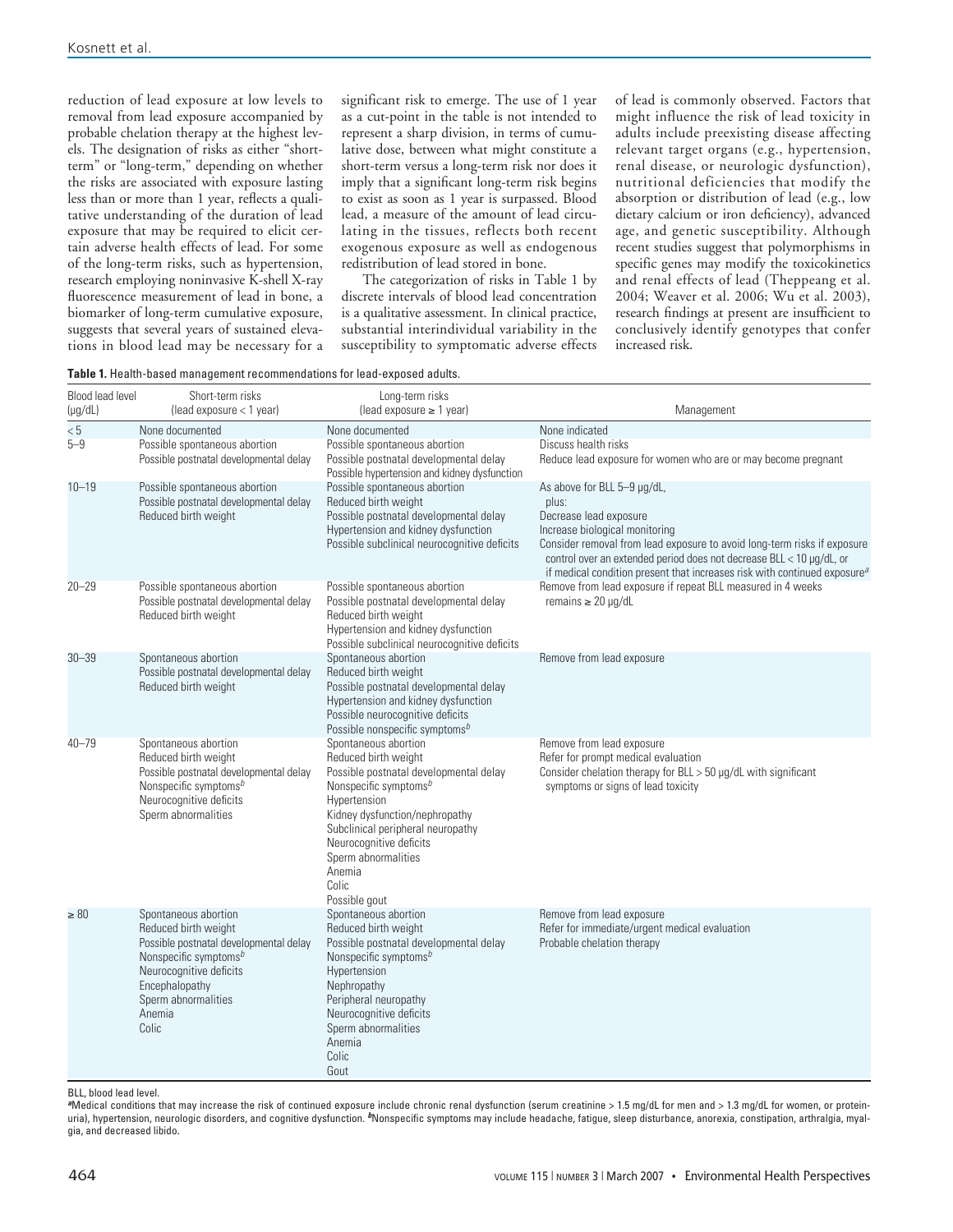#### **Health Effects at Low Dose**

*Hypertension.* Animal investigations support a pressor effect of lead at low dose (Fine et al. 1988; Gonick et al. 1997; Vaziri 2002). Epidemiologic investigations conducted in large general population samples (e.g., Harlan 1988; Nash et al. 2003; Pocock et al. 1988; Schwartz 1988) suggest lead may elevate blood pressure in adults at blood lead concentrations < 20 µg/dL. In some human studies of the link between blood lead and blood pressure, the relationship appeared to be influenced by subjects' sex or race (e.g., Den Hond et al. 2002; Staessen et al. 1996; Vupputuri et al. 2003). Three meta-analyses of studies examining the relationship between blood lead and blood pressure found relatively consistent effects of blood lead on blood pressure. The studies showed statistically significant coefficients for a 2-fold increase in blood lead of 1.0 mmHg (Nawrot et al. 2002; Staessen et al. 1994) or 1.25 mmHg (Schwartz 1995) for systolic blood pressure, and 0.6 mmHg for diastolic blood pressure (Nawrot et al. 2002; Staessen et al. 1994). The study populations analyzed in these meta-analyses included many with blood lead concentrations < 20 µg/dL.

Further support for the impact of lowlevel lead exposure on blood pressure has emerged from studies employing K-shell X-ray fluorescence measurement of lead in bone, a biomarker of long-term cumulative lead exposure. In two major studies drawn from samples of the general population, bone lead concentration was a significant predictor of the risk of hypertension (Hu et al. 1996; Korrick et al. 1999). Findings from the study by Hu et al. (1996) illustrate the associated risk. In that general population sample of middle-aged to elderly men (*n* = 590), the average blood lead concentration was 6.3 µg/dL. On the basis of the subjects' ages (mean  $67 \pm 7.2$  years), it may be expected that they lived most of their adult lives at a time when the blood lead concentration of the general population ranged from 10 to 25 µg/dL (Hofreuter et al. 1961; Mahaffey et al. 1982; Minot 1938). Comparing the lowest with the highest quintile of bone lead among that cohort, a tibia bone lead increment of 29 µg/g was associated with a 1.5 odds ratio (OR) for hypertension [95% confidence interval (CI), 1.1–1.8]. Given the slope of 0.05 that has described the linear relationship between tibia bone lead concentration and cumulative blood lead index in subjects with chronic lead exposure in many studies (Hu et al. 2007), this increment in bone lead is roughly equivalent to a cumulative blood lead index of 580  $\mu$ g/dL • years (i.e., 29 ÷ 0.05 = 580). Considered in the context of a 40-year working lifetime, the risk of leadassociated hypertension may be significantly

reduced by preventive measures that lower chronic workplace blood lead concentrations from the 20s and 30s µg/dL range to < 10 µg/dL. For example, a change in average workplace blood lead concentration from 25 to 10 µg/dL over a 40-year working lifetime would reduce a worker's cumulative blood lead index by 600 µg/dL • years, slightly more than the 580 µg/dL • years cited above.

Hypertension is a significant risk factor for cardiovascular and cerebrovascular mortality. As reviewed in an accompanying article in this mini-monograph (Navas-Acien et al. 2007), studies conducted in general population cohorts have consistently observed a positive association between lead exposure and cardiovascular disease. Because of their size and design, studies derived from the National Health and Nutrition Evaluation Surveys (NHANES) are particularly notable. A 16-year longitudinal analysis of the general population cohort studied between 1976 and 1980 as part of NHANES II found that blood lead concentrations of 20–29 µg/dL at baseline were associated with 39% increased mortality from circulatory system disease compared with subjects with blood lead < 10 µg/dL [relative risk (RR) 1.39; 95% CI, 1.01–1.91] (Lustberg and Silbergeld 2002). Two studies recently examined the longitudinal relationship between blood lead concentration and cardiovascular mortality among participants in NHANES III. In a 12-year longitudinal study of participants in NHANES III, ≥ 40 years of age (*n* = 9,757), the subgroup with blood lead concentration  $\geq 10$  µg/dL (median, 11.8) had a relative risk of cardiovascular mortality of 1.59 (95% CI, 1.28–1.98) compared with subjects with blood lead < 5 µg/dL (Schober et al. 2006). In a 12-year longitudinal analysis of subjects  $\geq$  17 years of age (*n* = 13,946), the relative risk for cardiovascular mortality was 1.53 (95% CI, 1.21–1.94), comparing a blood lead of 4.92 µg/dL (80th percentile of the distribution) with a blood lead of 1.46 µg/dL (20th percentile of the distribution) (Menke et al. 2006).

*Renal effects.* Renal injury that appears after acute high-dose lead exposure may include reversible deficits in proximal tubular reabsorption and prerenal azotemia induced by renal vasoconstriction and/or volume depletion (Coyle et al. 200; Wedeen et al. 1979). In a minority of exposed individuals, years of chronic, high-dose lead exposure may result in chronic lead nephropathy, a slowly progressive interstitial fibrosis characterized by scant proteinuria (Lilis et al. 1968). Epidemiologic investigations of renal function in workers with lower levels of chronic lead exposure have yielded variable findings. For example, in a cohort of approximately 800 current and former lead workers with mean blood lead of  $32 \pm 15$  µg/dL, there was no significant linear relationship between blood lead concentration and two measures of renal function, serum creatinine and creatinine clearance (Weaver et al. 2003). There was an interaction between age and tibia lead concentration, a biomarker of cumulative lead exposure, on these same biomarkers, resulting in a trend toward worse renal function with increasing bone lead in the oldest tercile of workers (> 46 years of age) but improved renal function with increasing bone lead in the youngest workers ( $\leq$  36 years of age). The authors suggested that lead-induced hyperfiltration, a finding noted in other studies, might presage the eventual development of leadinduced renal insufficiency. Both blood lead and tibia lead were correlated with increased urinary *N*-acetyl-β-D-glucosaminidase (NAG), a biomarker of early biological effect on the renal tubule, but in an analysis of a smaller subset of the lead workers (*n* = 190) that controlled for the relatively low levels of urinary cadmium  $(1.1 \pm 0.78 \text{ µg/g creationine})$ , only the relationship with tibia lead and NAG remained significant (Weaver et al. 2003). Among a cohort of 70 active lead workers with a median blood lead concentration of 32 µg/dL (range, 5–47), there were modest correlations between blood lead and urinary β-2-microglobulin (*r* = 0.27; *p* = 0.02), and between cumulative blood lead index and NAG (*r* = 0.25; *p* = 0.04) (Gerhardsson et al. 1992).

Several studies conducted in general population samples have reported an association between blood lead concentration and common biomarkers of renal function (serum creatinine and creatinine clearance). In a crosssectional investigation of a subcohort of middle-aged to elderly men enrolled in the Normative Aging Study (*n* = 744), there was a negative correlation between blood lead (mean,  $8.1 \pm 3.9 \,\mu g/dL$ ; range, < 4.0–26.0  $\mu g/dL$ ) and measured creatinine clearance, after natural log transformation of both variables and adjustment for other covariates (Payton et al. 1994). Among an adult population that included subjects with environmental cadmium exposure [*n* = 965 men (geometric mean blood lead, 11.4 µg/dL; range, 2.3–72.5 µg/dL); *n* = 1,016 women (geometric mean blood lead, 7.5 µg/dL; range, 1.7–60.3 µg/dL)], log-transformed blood lead concentration was inversely correlated with measured creatinine clearance (Staessen et al. 1992). In a population-based study of Swedish women 50–59 years of age (*n* = 820), low levels of blood lead (mean 2.2 µg/dL; 5th–95th percentiles, 1.1–4.6 µg/dL) were inversely correlated with creatinine clearance and glomerular filtration rate, after adjusting for age, body mass index, urinary or blood cadmium, hypertension, diabetes, and regular use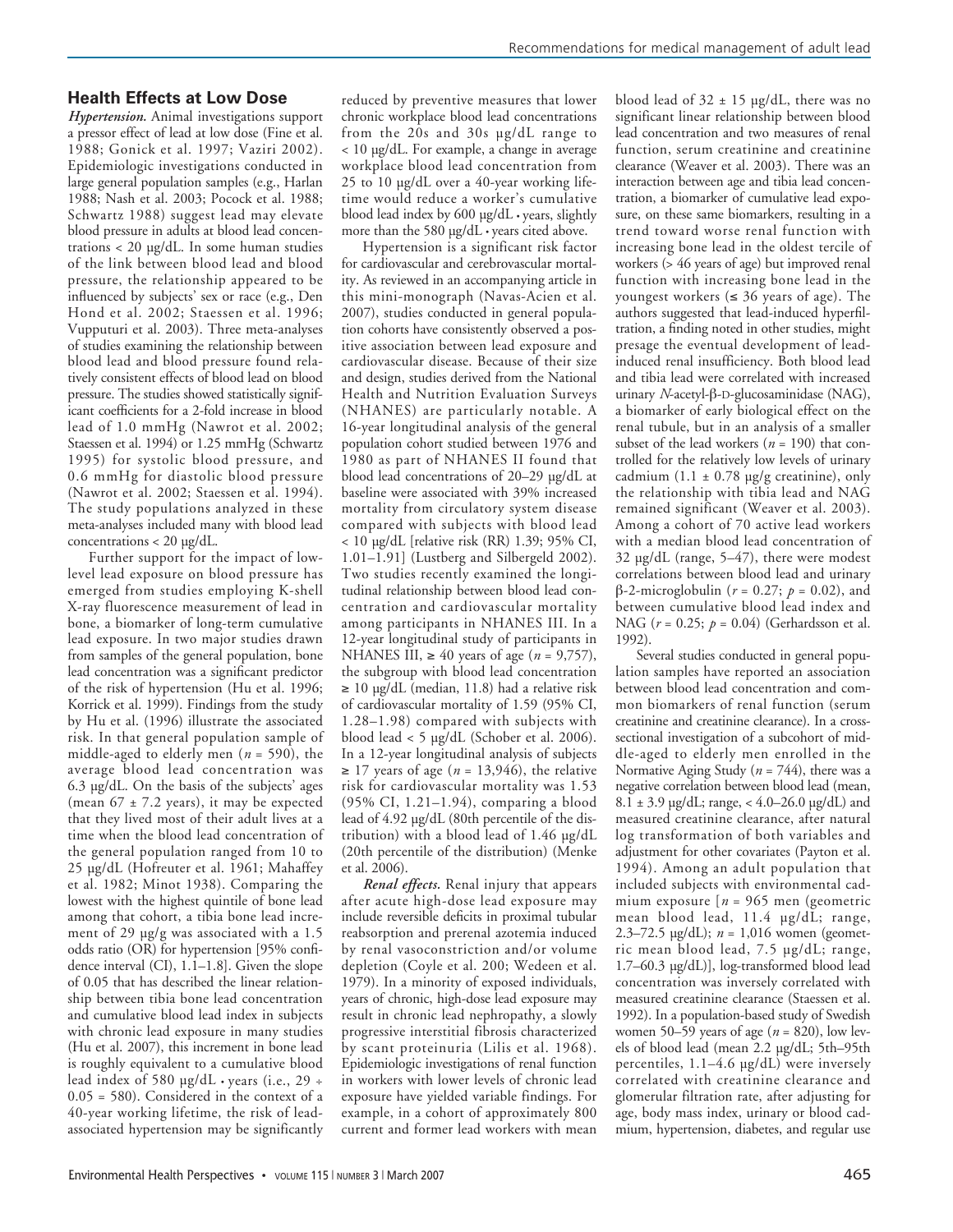of nonsteroidal anti-inflammatory drug (NSAID) medication (Akesson et al. 2005).

Individuals with other risk factors for renal disease, notably hypertension and diabetes, may be more susceptible to an adverse impact of low-level lead exposure on renal function. Among adults participating in NHANES III (*n* = 15,211), blood lead was a risk factor for elevated serum creatinine (defined as  $\geq$  99th percentile of the analyte's race and sex specific distributions, generally > 1.2–1.5 mg/dL) and "chronic kidney disease" (defined as an estimated glomerular filtration rate  $< 60$  mL/min) only among subjects with hypertension (*n* = 4813) (Muntner et al. 2003). Compared with hypertensives in the lowest quartile of blood lead (range, 0.7–2.4 µg/dL), hypertensive subjects in the next highest quartile of blood lead (range, 2.5–3.8 µg/dL) had a covariate adjusted OR for elevated serum creatinine of 1.47 (95% CI, 1.03–2.10) and for chronic kidney disease of 1.44 (95% CI, 1.00–2.09). At the next highest quartile of blood lead (range, 3.9–5.9 µg/dL), the covariate-adjusted OR for elevated serum creatinine was 1.80 (95% CI, 1.34–2.42), and for chronic kidney disease it was 1.85 (95% CI, 1.32–2.59). In a subcohort of middle-aged to elderly men participating in the Normative Aging Study (*n* = 427, blood lead  $4.5 \pm 2.5$  µg/dL), multiple regression analysis revealed that log-transformed blood lead was positively correlated with serum creatinine in hypertensive but not normotensive subjects (Tsaih et al. 2004). In a longitudinal study of this cohort over a mean of 6 years, an interaction between lead and diabetes yielded a positive association between baseline blood lead concentration and change in serum creatinine that was strongest in diabetic subjects (Tsaih et al. 2004). An interaction with diabetes was also present in the association of tibial lead concentration with longitudinal change in serum creatinine (Tsaih et al. 2004). Although these general population studies are consistent with an adverse effect of lead exposure on renal function at notably low levels, the extent to which diminished renal function may itself result in increased body lead burden has not been fully elucidated.

*Cognitive dysfunction.* A few studies examining relatively small numbers of workers ( $n \le 100$ ) with blood lead concentrations ranging approximately 20–40 µg/dL have associated lead exposure with subclinical decrements in selective domains of neurocognitive function (Barth et al. 2002; Hänninen et al. 1998; Mantere et al. 1984; Stollery 1996). Among a large cohort of current and former inorganic lead workers studied in Korea, a cross-sectional analysis (*n* = 803 workers) (Schwartz et al. 2001) and a 3-year longitudinal analysis (*n* = 576 workers) (Schwartz et al. 2005) found that blood lead concentrations across the approximate range of 20–50 µg/dL were associated with subclinical neurocognitive deficits. Among a small population of former lead workers (*n* = 48) and age-matched controls with similar blood lead concentrations (approximately 5 µg/dL in both groups; range, 1.6–14.5 µg/dL; mean age, 39.8 years), increases in current blood lead concentration within the entire study population were correlated with poorer performance on several tests of neurocognitive function but on only one measure was cumulative lead exposure (measured in the workers) associated with poorer performance (Winker et al. 2005).

In the population-based sample of adults 20–59 years of age participating in the NHANES III study (*n* = 4937), there was no relationship between blood lead concentration (geometric mean, 2.51 µg/dL) and covariate-adjusted performance on neurocogntive function (Krieg et al. 2005). However, significant associations have emerged in some studies of older adults with slightly higher blood lead concentrations. In a rural subset of elderly women (mean age, 71.1 ± 4.7 years; *n* = 325) with background, community lead exposure (geometric mean blood lead concentration, 4.8 µg/dL; range, 1–21 µg/dL), certain measures of neuropsychologic function (Trailmaking part B and Digit Symbol test) were performed more poorly by women in the upper 15th percentile of blood lead (blood lead  $\geq 8$  µg/dL, *n* = 38; Muldoon et al. 1996). However, in the slightly younger subset of elderly women who resided in an urban area (mean age, 69.4 ± 3.8 years; *n* = 205), no relationship between blood lead (geometric mean, 5.4 µg/dL) and neuropsychologic performance was discernible (Muldoon et al. 1996). In a general population sample of middleaged to elderly men  $(n = 141;$  mean age,  $66.8 \pm 6.8$  years) with a mean blood lead concentration of  $5.5 \pm 3.5$  µg/dL examined as part of the Normative Aging Study, increased blood lead concentration was associated with poorer performance on neuropsychologic assessment of memory, verbal ability, and mental processing speed (Payton et al. 1998). In a larger subset of men (*n* = 736; mean age,  $68.2 \pm 6.9$  years) from the Normative Aging Study assessed with the Mini-Mental Status Examination (MMSE), the OR for having a test score associated with an increased risk of dementia was 3.4 (95% CI, 1.6–7.2) comparing the mean blood lead of the highest quartile (mean, 8.9 µg/dL) to that of the lowest quartile (mean, 2.5 µg/dL) (Wright et al. 2003). There was a positive interaction between age and blood lead, which is consistent with a lead-associated acceleration in agerelated neurodegeneration.

As reviewed in an accompanying article in this mini-monograph (Shih et al. 2007), there is evidence that at low levels of lead exposure, biomarkers of cumulative lead exposure, such as lead in bone, may be associated with an adverse impact on neurocognitive function that is not reflected by measurement of lead in blood. Among subjects from the Normative Aging Study (*n* = 466; mean age,  $67.4 \pm 6.6$  years) examined for longitudinal change in MMSE score over an average of 3.5 ± 1.1 years, higher patella bone lead concentrations, a biomarker of cumulative lead exposure, predicted a steeper decline in performance (Weisskopf et al. 2004). By comparison, baseline blood lead concentration (median,  $4 \mu g/dL$ ; interquartile range = 3, 5) did not predict change in MMSE score. In a longitudinal analysis of performance on a battery of cognitive tests in a subset of the Normative Aging Study, bone lead measurements were predictive of worsening performance over time on tests of visuospatilal/ visuomotor ability (Weisskopf et al. 2007). In a cross-sectional analysis of 985 community dwelling residents 50–70 years of age, increasing tibia bone lead concentrations were significantly associated with decrements in cognitive function, whereas an impact of blood lead (mean,  $3.46 \pm 2.23 \mu g/dL$ ) was not apparent (Shih et al. 2006).

*Reproductive outcome in women.* Adverse effects on reproductive outcome constitute a special risk of lead exposure to women of reproductive age. A nested case–control study examined the association of blood lead concentration with spontaneous abortion in a cohort of 668 pregnant women seeking prenatal care in Mexico City (Borja-Aburto et al. 1999). After matching for maternal age, education, gestational age at study entry, and other covariates, the OR for spontaneous abortion before 21 weeks gestation was 1.13 (95% CI, 1.01–1.30) for every 1 µg/dL increase in blood lead across the blood lead range of 1.4–29 µg/dL. Compared with the reference category of < 5 µg/dL of blood lead, women whose blood lead levels were 5–9,  $10-14$ , and  $> 15 \mu g/dL$  had ORs for spontaneous abortion of 2.3, 5.4, and 12.2, respectively (test for trend,  $p = 0.03$ ). Although several earlier studies failed to detect this substantial impact, they may have been subject to methodologic limitations not present in the Mexico City investigation (Hertz-Picciotto 2000).

Several studies have found that lead exposure during pregnancy affects child physical development measured during the neonatal period and early childhood. In an extensively studied cohort of 272 full-term, parturient women from Mexico City with environmental lead exposure common to the region (mean maternal blood lead,  $8.9 \pm 4.1$  µg/dL; mean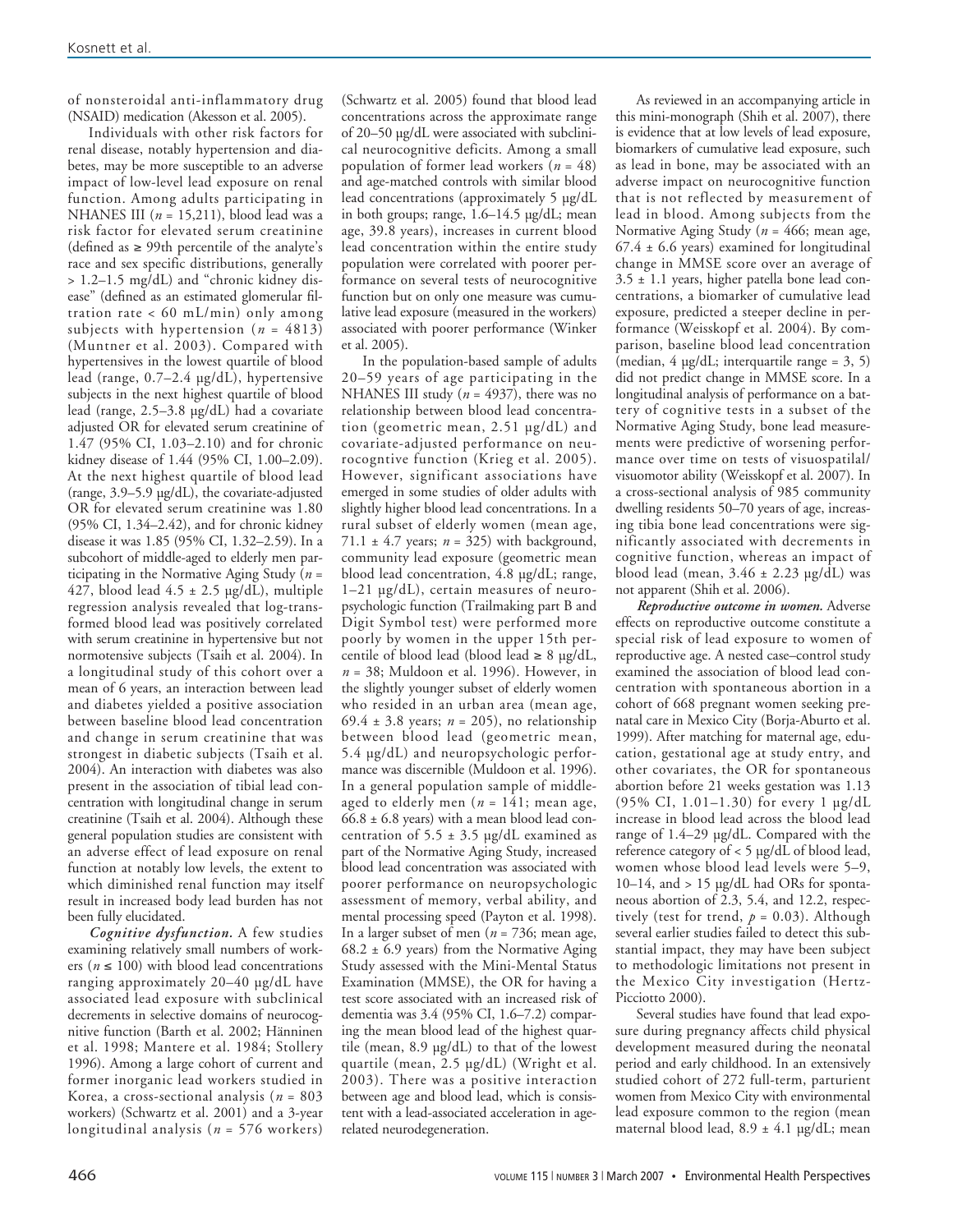tibia bone lead,  $9.8 \pm 8.9$  µg/g; range, 12–38  $\mu$ g/g), every increase of 10  $\mu$ g/g in maternal tibia lead was associated with a 73-g (95% CI, 25–121) decrease in birth weight (Gonzalez-Cossio et al. 1997). The impact of tibia bone lead on birth weight was nonlinear and was most pronounced in mothers with the highest quartile of bone lead ( $> 15-38 \text{ µg/g}$ ) where the decrement relative to the lowest quartile was estimated to be 156 g. Primarily in the same cohort, a maternal patella lead concentration  $> 24.7$  µg/g was associated with an OR of 2.35 (95% CI, 1.26–4.40) for a neonate with one category smaller head circumference at birth, assessed as a five-category–ordered variable (Hernandez-Avila et al. 2002). In a different Mexico City cohort, each doubling of maternal blood lead at 36 weeks of pregnancy (geometric mean, 8.1 µg/dL; 25th–75th percentile, 5–12 µg/dL) was associated with a decrease of 0.37 cm (95% CI, 0.57–0.17) in the head circumference of a 6-month-old infant (Rothenberg et al. 1999b).

Prenatal lead exposure assessed by umbilical cord blood lead concentration has been inconsistently associated with an adverse effect on neurobehavioral development in childhood. However, recent studies suggest that mobilization of maternal bone lead during pregnancy may contribute to fetal lead exposure in ways that may be incompletely reflected by the single measurement of umbilical cord wholeblood lead (Chuang et al. 2001; Tellez-Rojo et al. 2004). In a prospective study conducted in Mexico City of 197 mother–infant pairs, a statistically significant adverse effect of umbilical cord blood lead (mean,  $6.7 \pm 3.4$  µg/dL; range, 1.2–21.6 µg/dL) was also accompanied by an independent adverse effect of maternal bone lead burden on the 24-month Mental Development Index (MDI) of the Bayley Scales of Infant Development, which decreased 1.6 points (95% CI, 0.2–3.0) for every 10-µg/g increase in maternal patellar lead (mean, 17.9 ± 15.2 µg/g; range, < 1–76.6 µg/g) (Gomaa et al. 2002).

A prospective study that measured maternal plasma lead and maternal whole-blood lead during pregnancy found that maternal plasma lead during the first trimester was the stronger predictor of infant mental development at 24 months of age (Hu et al. 2006). In this cohort, first trimester maternal plasma lead was 0.016 ± 0.014 µg/dL and first trimester maternal whole-blood lead was 7.07 ± 5.10 µg/dL (*n* = 119). Adjusting for covariates that included maternal age, maternal IQ, child sex, childhood weight and height for age, and childhood whole-blood lead at 24 months, an increase of one SD in loge (natural log)–transformed plasma lead in the first trimester was associated with a 3.5-point decrease in score on the 24-month MDI of the Bayley Scales of Infant Development. The corresponding impact of one SD increase in loge maternal whole blood during the first trimester was a 2.4-point decrease in the 24-month MDI. The logarithmic relationship between maternal plasma and blood lead concentrations and infant MDI indicated that the strongest effects occurred among mothers with the lowest plasma and blood lead concentrations.

Two long-term prospective studies that conducted multiple measurements of maternal blood lead during pregnancy and childhood have identified an adverse impact of low-level prenatal lead exposure on postnatal neurobehavioral development extending beyond infancy. Applying a repeated measures linear regression technique to analysis of age-appropriate IQ test data obtained in 390 children 3–7 years of age, the Yugoslavia Prospective Lead Study found independent adverse effects of both prenatal and postnatal blood lead. After controlling for the pattern of change in postnatal blood lead and other covariates, IQ decreased 1.8 points (95% CI, 1.0–2.6) for every doubling of prenatal blood lead, which was assessed as the average of maternal blood lead at midpregnancy and delivery (mean, 10.2 ± 14.4 µg/dL; *n* = 390) (Wasserman et al. 2000). The Mexico City Prospective Lead Study used generalized linear mixed models with random intercept and slope to assess the impact on IQ measured at 6–10 years of age of blood lead measurements systematically obtained during weeks 12, 20, 24, and 36 of pregnancy, at delivery, and at multiple points throughout childhood (Schnaas et al. 2006). Geometric mean blood lead during pregnancy was 8.0 µg/dL (range, 1–33 µg/dL; *n* = 150); from 1 through 5 years it was 9.8 µg/dL (2.8–36.4 µg/dL), and from 6 through 10 years it was 6.2 µg/dL (range, 2.2–18.6 µg/dL). IQ at 6 to 10 years of age, assessed by the Wechsler Intelligence Scale for Children—Revised, decreased significantly only with increasing natural-log thirdtrimester blood lead, controlling for other blood lead measurements and covariates. Every doubling of third trimester blood lead (geometric mean of maternal blood lead at weeks 28 and  $36 = 7.8 \text{ µg/dL}$ , 5th–95th percentile: range, 2.5–24.6 µg/dL) was associated with an IQ decrement of 2.7 points (95% CI, 0.9–4.4). Notably, the nonlinear (i.e., log-linear) relationships detected in the Yugoslavia and Mexico City studies indicate that across a maternal blood lead range of 1–30 µg/dL, an increase in blood lead from 1 to 10 µg/dL will account for more than half the IQ decrement.

Two independent cohorts have provided evidence that maternal lead burden during pregnancy may be associated with increased risk of pregnancy hypertension and/or elevated blood pressure during pregnancy. In a

retrospective study of 3,210 women during labor and delivery, increasing umbilical cord blood lead levels (mean,  $6.9 \pm 3.3 \text{ µg/dL}$ ; range, 0–35 µg/dL) were associated with increased systolic blood pressure during labor (1.0 mmHg for every doubling of blood lead) and increased odds of hypertension (not further defined) recorded any time during pregnancy (OR = 1.3; 95% CI, 1.1–1.5) for every doubling of blood lead (Rabinowitz et al. 1987). A prospective study of third trimester blood lead (geometric mean, 2.3 ± 1.4 µg/dL; range, 0.5–36.5 µg/dL) in 1,188 predominantly Latina immigrants showed that, in the immigrants, every doubling in blood lead was associated with increased third-trimester systolic blood pressure (1.2 mmHg; 95% CI, 0.5–1.9) and diastolic blood pressure (1.0 mmHg; 95% CI, 0.4–1.5) (Rothenberg et al. 1999a). A study of a subset of the same cohort ( $n = 637$ ) without regard to immigration status found that every 10-µg/g increase in calcaneus (heel) bone lead increased the OR of third trimester pregnancy hypertension (systolic > 90 and/or diastolic > 140 mmHg) by 1.86 (95% CI, 1.04–3.32) (Rothenberg et al. 2002).

## **Medical Surveillance for Lead-Exposed Workers**

The OSHA workplace standard for lead exposure in general industry (adopted in 1978) and a corresponding standard for lead exposure in construction trades (adopted in 1993) set forth medical surveillance requirements that include baseline and periodic medical examinations and laboratory testing. Details of the two standards, which establish distinct criteria for the implementation of surveillance, can be found on the OSHA website (OSHA 2002). Because of the concern regarding adverse health effects of lead associated with the lower levels of exposure discussed in this article, we recommend a revised schedule of medical surveillance activities (Table 2). Unlike the OSHA medical surveillance requirements, which apply only to workers exposed to airborne lead levels  $\geq$  30 µg/m<sup>3</sup> as an 8-hr time-weighted average, the recommendations in Table 2 are intended to apply to all lead-exposed workers who have the potential to be exposed by lead ingestion, even in the absence of documented elevations in air lead levels (Sen et al. 2002). As shown in Table 2, the level of a worker's current blood lead measurement, as well as possible changes in lead-related exposure, influences the recommended time interval for subsequent blood lead measurements. Blood lead measurements should be obtained from a clinical laboratory that has been designated by OSHA as meeting the specific proficiency requirements of the OSHA lead standards. OSHA maintains a list of these laboratories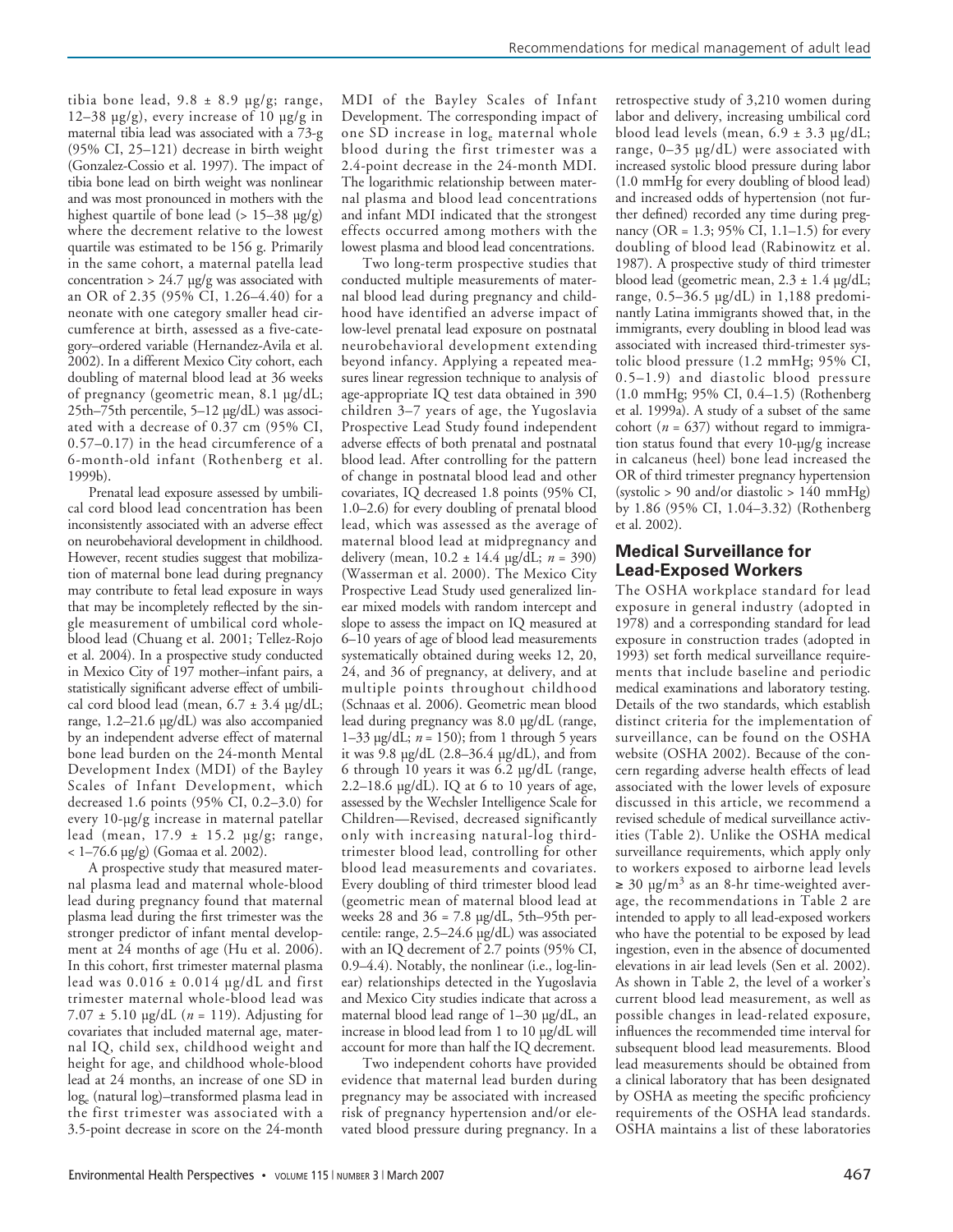on its website (OSHA 2005). Venous blood should be used for biological monitoring of adult lead exposures, except where prohibited by medical or other reasons. Routine measurement of zinc protoporphyrin, a requirement of the OSHA lead standards, is not recommended in Table 2 because it is an insensitive biomarker of lead exposures in individuals with blood lead concentrations < 25 µg/dL (Parsons et al. 1991).

The content of the baseline or preplacement history and physical examination for lead-exposed workers should continue to follow the comprehensive scope set forth in the OSHA lead standard for general industry. Measurement of serum creatinine will identify individuals with chronic renal dysfunction who may be subject to increased health risks from lead exposure. With the potential exception of an annual blood pressure measurement and a brief questionnaire regarding the presence of medical conditions (such as renal insufficiency) that might increase the risk of adverse health effects of lead exposure, medical evaluations for lead-exposed workers should be unnecessary as long as blood lead concentrations are maintained < 20 µg/dL. Annual education of lead workers regarding the nature and control of lead hazards, and ongoing access to health counseling regarding lead-related health risks are recommended as preventive measures.

### **Lead Exposure during Pregnancy and Lactation**

As summarized earlier in this article, the recent findings concerning lead-related adverse reproductive outcomes render it advisable for pregnant women to avoid occupational or avocational lead exposure that would result in blood lead concentrations > 5 µg/dL. Calcium supplementation during pregnancy may be especially important for women with past exposure to lead. Calcium decreases bone resorption during pregnancy (Janakiraman et al. 2003) and may minimize release of lead from bone stores and subsequent fetal lead exposure (Gomaa et al. 2002).

Maternal body lead burden and external lead exposure influence the lead concentration of breast milk (Ettinger et al. 2006; Gulson et al. 1998). The few studies that used ultraclean techniques and mass spectrometry analyses report human breast milk concentrations ranging from 0.6 to 3% of maternal blood lead (Ettinger et al. 2004b; Gulson et al. 1998; Manton et al. 2000; Sowers et al. 2002). Using 1% as a guide, it can be estimated that nursing mothers with a blood lead concentration < 20 µg/dL will have breast milk with a concentration  $< 2 \mu g/L$ , a value that approximates the amount of lead in infant formula (Gulson et al. 2001). A recent randomized clinical

trial among Mexican women with mean blood lead concentrations of approximately 9 µg/dL found that calcium supplementation during lactation may reduce the lead concentration of breast milk by 5–10% (Ettinger et al. 2006). Breast feeding should be encouraged for almost all women (Ettinger et al. 2004a; Sanin et al. 2001; Sinks and Jackson 1999), with decisions concerning women with very high lead exposure addressed on an individual basis.

#### **Medical Treatment of Elevated Blood Lead Concentration and Overt Lead Intoxication**

Removal from all sources of hazardous lead exposure, whether occupational or nonoccupational, constitutes the first and most fundamental step in the treatment of an individual with an elevated blood lead concentration. A careful history that inquires about a broad spectrum of potential lead sources is recommended (Occupational Lead Poisoning Prevention Program 2006). Removal from occupational lead exposure will usually require transfer of the individual out of any environment or task that might be expected to raise the blood lead concentration of a person not using personal protective equipment above background levels (i.e., 5 µg/dL). If there has been a history of an affected individual bringing lead-contaminated shoes, work clothes, or equipment home from the workplace, evaluation of vehicles and the home environment for significant levels of lead-containing dust might be considered (Piacitelli et al. 1995). Although such "take-home" exposure might contribute to further lead exposure of the worker, it ordinarily poses more of a potential risk to young children and pregnant or nursing women who share the worker's home environment (Hipkins et al. 2004; Roscoe et al. 1999).

Medical treatment of individuals with overt lead intoxication involves decontamination, supportive care, and judicious use of chelating agents. Comprehensive discussion of such treatment is beyond the scope of this article but has been reviewed in recent medical toxicology texts (Kosnett 2001, 2005). A variety of chelating agents has been demonstrated to decrease blood lead concentrations and increase urinary lead excretion. A recent double-blind randomized clinical trial of oral chelation in young children with blood lead concentrations ranging from 22 to 44 µg/dL found that the drug succimer lowered blood concentrations transiently but did not improve cognitive function (Dietrich et al. 2004; Rogan et al. 2001). Although anecdotal evidence suggests that chelation has been associated with improvement in symptoms and decreased mortality in patients with lead encephalopathy, controlled clinical trials demonstrating efficacy are lacking. Treatment recommendations are therefore mostly empiric, and decisions regarding the initiation of chelation therapy for lead intoxication have occasionally engendered controversy.

In our experience, adults with blood lead concentrations  $\geq 100 \mu g/dL$  almost always warrant chelation, as levels of this magnitude are often associated with significant symptoms and may be associated with an incipient risk of encephalopathy or seizures. Occasionally, patients with very high blood lead concentrations may have no overt symptoms. Patients with blood lead concentrations of 80–99 µg/dL, with or without symptoms, can be considered for chelation treatment, as may some symptomatic individuals with blood lead concentrations of 50–79 µg/dL. These demarcations are imprecise, however, and decisions on chelation should be made on a case-by-case basis after consultation with an

**Table 2.** Health-based medical surveillance recommendations for lead-exposed workers.

| Category of exposure                  | <b>Recommendations</b>                                                                                                                                                                                                   |
|---------------------------------------|--------------------------------------------------------------------------------------------------------------------------------------------------------------------------------------------------------------------------|
| All lead-exposed workers <sup>a</sup> | Baseline or preplacement medical history and physical examination, baseline<br>BLL, serum creatinine                                                                                                                     |
| $BLL$ (µg/dL)                         |                                                                                                                                                                                                                          |
| < 10                                  | BLL every month for first 3 months of placement, or upon change in task to<br>higher exposure, then BLL every 6 months                                                                                                   |
|                                       | If BLL increases $\geq 5$ µg/dL, evaluate exposure and protective measures.<br>Increase monitoring if indicated                                                                                                          |
|                                       | See Table 1 for pregnancy concerns                                                                                                                                                                                       |
| $10 - 19$                             | As above for BLL < 10 µg/dL, plus:<br>BLL every 3 months<br>Evaluate exposure, engineering controls, and work practices<br>Consider removal (see Table 1)<br>Revert to BLL every 6 months after $3$ BLLs < $10 \mu q/dL$ |
| $\geq 20$                             | Remove from exposure if repeat BLL measured in 4 weeks remains $\geq 20 \mu q/dL$ ,<br>or if first $BLL \geq 30 \mu q/dL$ (see Table 1)                                                                                  |
|                                       | Monthly BLL testing                                                                                                                                                                                                      |
|                                       | Consider return to lead work after 2 BLLs < $15 \mu q/dL$ a month apart, then<br>monitor as above                                                                                                                        |

BLL, blood lead level.

**<sup>a</sup>**Lead-exposed means handling or disturbing materials with a significant lead content in a manner that could reasonably be expected to cause potentially harmful exposure through inhalation or ingestion.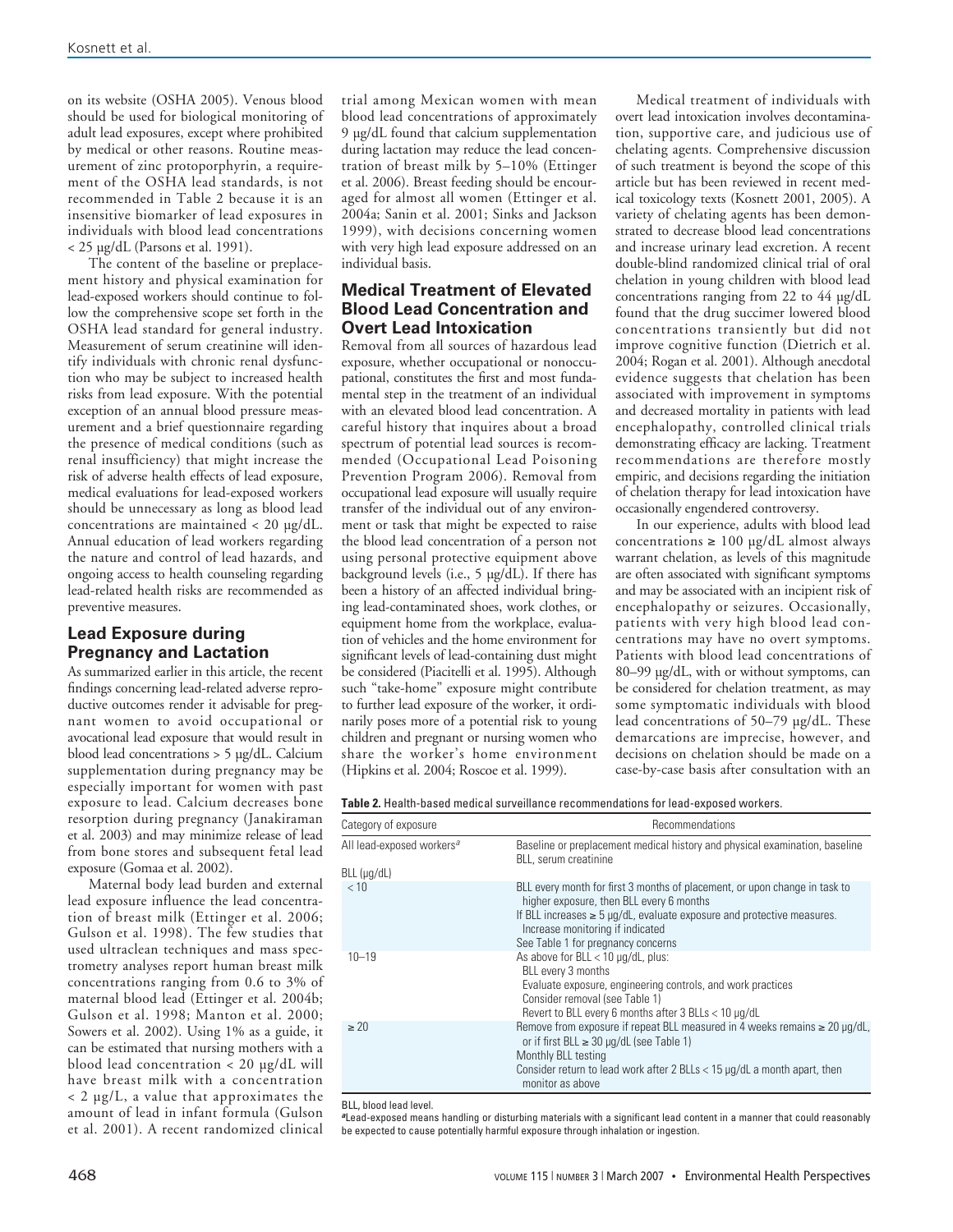experienced specialist in occupational medicine or medical toxicology.

Hair lead analysis or measurement of urine lead concentration seldom provide exposure information of clinical value beyond that provided by the history and the measurement of blood lead concentration. Chelation initiated exclusively on the basis of hair or urine lead levels or chelation of asymptomatic individuals with low blood lead concentrations is not recommended.

Adults with overt lead intoxication will generally experience improvement in symptoms after removal from lead exposure and decline in blood lead concentration. This clinical observation on improvement in overt symptoms finds some support from the relatively limited number of studies that have examined the impact of naturally declining blood lead concentrations on cognitive function in occupationally exposed subjects (Chuang et al. 2005; Lindgren et al. 2003; Winker et al. 2006). Improvement or resolution of neurocognitive or neurobehavioral symptoms may sometimes lag the decline in blood lead concentration, possibly because of the relatively slower removal of lead from the central nervous system (Cremin et al. 1999; Goldstein et al. 1974). The pace of improvement can be highly variable, and may range from weeks to a year or more depending on the magnitude of intoxication. Anecdotal experience and analogy to other forms of brain injury suggest a potential role for rehabilitative services (e.g., physical therapy, cognitive rehabilitation) in enhancing the prospect for recovery, and in demonstrating the capacity for safe return to work. Short-term improvement in neurocognitive function associated with a decline in blood lead concentration does not obviate concern that long-term cumulative lead exposure may nonetheless have a deleterious effect on cognitive reserve, and may accelerate age-related decline in cognitive function (Schwartz et al. 2005; Weisskopf et al. 2004).

#### **Additional Management Considerations**

With appropriate engineering controls, safe work practices, and personal protective equipment, workers without a previous history of substantial lead exposure should be able to work with lead in a manner that minimizes the potential for hazardous levels of exposure. For such workers, elevations in blood lead concentration that result from unforeseen transient increases in exposure will often decline promptly once the exposure is controlled. However, in a worker with a long history of high exposure, redistribution of lead from a large internal skeletal burden may result in a prolonged elevation of blood lead concentration despite marked reductions in external lead dose.

The recommendations for management of adult lead exposure contained in this article are derived from consideration of risks to health, and have not been the subject of a cost-benefit analysis examining economic feasibility or social impacts. Nonmedical, socioeconomic factors will likely influence how workers, employers, and clinicians respond to the recommendations. In particular, the blood lead concentrations for which some major interventions, such as removal from lead exposure, are recommended are considerably lower than those explicitly specified in the current OSHA lead standards (OSHA 2002). The OSHA standards do require an employer to implement reductions in exposure recommended by a physician who determines an employee has a "detected medical condition" that places him or her at increased risk of "material impairment to health." This nonspecific provision could form the basis for implementation of protective workplace action at the lower blood concentrations recommended by the authors. Nonetheless, clinicians should inform patients that such recommendations may be contested by an employer or an insurer, and could potentially jeopardize their job benefits or work

status. Prudent case management that considers the worker's perspective on their unique health risks and employment situation will usually be advisable.

#### **Interpretative Guidance for Clinical Laboratory Report Forms**

Clinical laboratories routinely offer brief interpretative guidance on the forms that report the result of blood lead concentrations. There is considerable variability among laboratories regarding the content of such guidance, and laboratories exercise their own discretion regarding the source and detail of the information they provide. Unlike the management guidance chart for childhood blood lead concentrations published by the CDC (2002), which is often reproduced by clinical laboratories, no corresponding CDC guidance exists for blood lead concentrations measured in adults. Notwithstanding the limitations inherent in an abbreviated tabular format, Table 3 represents a guidance chart for adult blood lead measurements that is proposed for use by clinical laboratories.

#### **REFERENCES**

- Akesson A, Lundh T, Vahter M, Bjellerup, Lidfeltdt J, Nerbrand C, et al. 2005. Tubular and glomerular kidney effects in Swedish women with low environmental cadmium exposure. Environ Health Perspect 113:1627–1631.
- Barth A, Schaffer AW, Osterode W, Winker R, Konnaris C, Valic E, et al. 2002. Reduced cognitive abilities in lead-exposed men. Int Arch Occup Environ Health 75:394–398.
- Borja-Aburto VH, Hertz-Picciotto I, Lopez MR, Farias P, Rios C, Blanco J. 1999. Blood lead levels measured prospectively and risk of spontaneous abortion. Am J Epidemiol 150: 590–597.
- CDC. 2002. Managing Elevated BLLs Among Young Children. Atlanta:Centers for Disease Control and Prevention, National Center for Environmental Health.
- CDC. 2005. Third National Report on Human Exposure to Environmental Chemicals. NCEH Publ no 05-0570. Atlanta:Centers for Disease Control and Prevention.
- Chuang HY, Chao KY, Tsai SY. 2005. Reversible neurobehavioral performance with reductions in blood lead levels–a prospective study on lead workers. Neurotox Teratol 27:497–504.
- Chuang HY, Schwartz J, Gonzales-Cossio T, Lugo MC, Palazuelos E, Aro A, et al. 2001. Interrelations of lead levels in bone, venous blood, and umbilical cord blood with exogenous lead exposure through maternal plasma lead in peripartum women. Environ Health Perspect 109:527–532.
- Coyle P, Kosnett MJ, Hipkins KL. 2005. Severe lead poisoning in the plastics industry: a report of three cases. Am J Ind Med 47:172–175.
- Cremin JD, Luck ML, Laughlin NK, Smith DR. 1999. Efficacy of succimer chelation for reducing brain lead in a primate model of human lead exposure. Toxicol Appl Pharmacol 161:283–293.
- Den Hond E, Nawrot T, Staessen JA. 2002. The relationship between blood pressure and blood lead in NHANES III. National Health and Nutritional Examination Survey. J Hum Hypertens 16:563–568.
- Dietrich KN, Ware JH, Salganik M, Radcliff J, Rogan WJ, Rhoads GG, et al. 2004. Effect of chelation therapy on the neuropsychological and behavioral development of leadexposed children after school entry. Pediatrics 114:19–26.
- Ettinger AS, Tellez-Rojo MM, Amarasiriwardena C, Peterson KE, Schwartz J, Aro A, et al. 2006. Influence of maternal bone lead burden and calcium intake on levels of lead in breast milk over the course of lactation. Am J Epidemiol 163:48–56.

**Table 3.** Recommended interpretive guidance for clinical laboratories reporting adult blood lead concentrations.

| Blood lead level<br>$(\mu g/dL)$ | Management recommendations and requirements <sup>a</sup> for adults                                                        |
|----------------------------------|----------------------------------------------------------------------------------------------------------------------------|
| < 5                              | No action needed                                                                                                           |
| $5 - 9$                          | Discuss health risks                                                                                                       |
|                                  | Reduce exposure for pregnancy                                                                                              |
| $10 - 19$                        | Discuss health risks. Decrease exposure. Monitor BLL                                                                       |
|                                  | Remove from exposure for pregnancy, certain medical conditions, long-term risks                                            |
| $20 - 29$                        | Remove from exposure if repeat BLL in 4 weeks remains $\geq 20 \mu q/dL$                                                   |
| $30 - 79$                        | Remove from exposure. Prompt medical evaluation and consultation advised for BLL > 40 µg/dL<br>OSHA requirements may apply |
|                                  | Chelation not indicated unless $BLL > 50 \mu q/dL$ with significant symptoms                                               |
| $\geq 80$                        | Urgent medical evaluation and consultation indicated                                                                       |
|                                  | OSHA requirements may apply                                                                                                |
|                                  | Chelation may be indicated if symptomatic and/or BLL $\geq 100 \mu q/dL$                                                   |

BLL, blood lead level. Primary management of lead poisoning is source identification and removal from exposure. A single BLL does not reflect cumulative body burden or predict long-term effects. **a**Refer to OSHA general industry and construction lead standards for occupational exposure.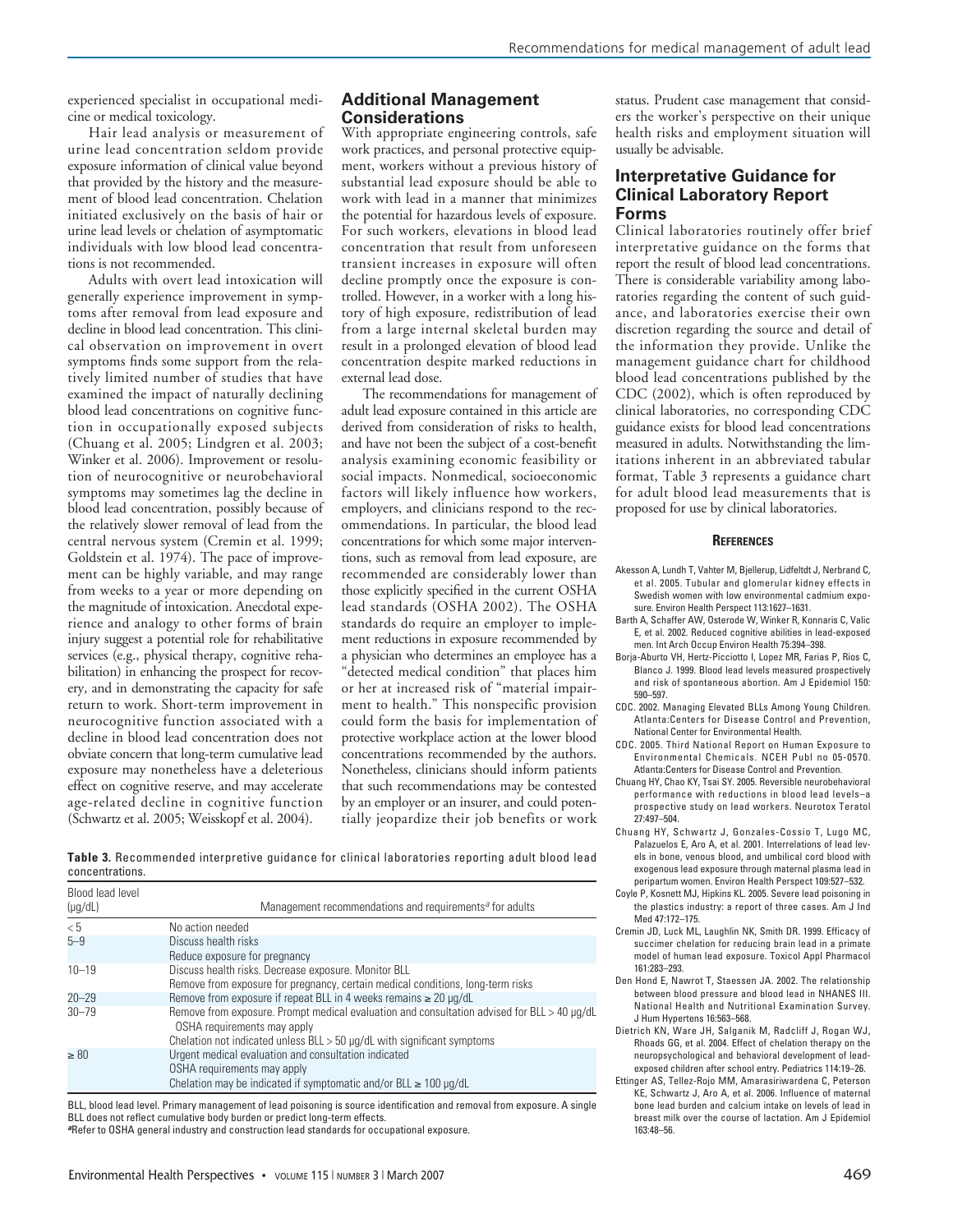- Ettinger AS, Tellez-Rojo MM, Amarasiriwardena C, Bellinger D, Peterson J, Schwartz J, Hu H, Hernandez-Avila M. 2004a. Effect of breast milk lead on infant blood lead levels at 1 month of age. Environ Health Perspect 112:1381–1385.
- Ettinger AS, Tellez-Rojo MM, Amarasiriwardena C, Gonzalez-Cossio T, Peterson KE, Aro A, et al. 2004b. Levels of lead in breast milk and their relation to maternal blood and bone lead levels at one-month postpartum. Environ Health Perspect 112:926–931.
- Fine BP, Vetrano T, Skurnick J, Ty A. 1988. Blood pressure elevation in young dogs during low-level lead poisoning. Toxicol Appl Pharmacol 93:388–393.
- Gerhardsson L, Chettle DR, Englyst V, Nordberg GF, Nyhlin H, Scott MC, et al. 1992. Kidney effects in long-term exposed lead smelter workers. Br J Ind Med 49:186–192.
- Goldstein GW, Asbury AK, Diamond I. 1974. Pathogenesis of lead encephalopathy. Uptake of lead and reaction of brain capillaries. Arch Neurol 31:382–389.
- Gonzalez-Cossio T, Peterson KE, Sanín L, Fishbein SE, Palazuelos E, Aro A, et al. 1997. Decrease in birth weight in relation to maternal bone lead burden. Pediatrics 100:856–862.
- Gomaa A, Hu H, Bellinger D, Schwartz J, Tsaih S, Gonzalez-Cossio T, et al. 2002. Maternal bone lead as an independent risk factor for fetal neurotoxicity: a prospective study. Pediatrics 110:110–118.
- Gonick HC, Ding Y, Bondy SC, Ni Z, Vaziri ND. 1997. Leadinduced hypertension: interplay of nitric oxide and reactive oxygen species. Hypertension 30:1487–1492.
- Gulson BL, Jameson CW, Mahaffey KR, Mizon KJ, Patison N, Law A, et al. 1998. Relationship of lead in breast milk to lead in blood, urine, and diet of the infant and mother. Environ Health Perspect 106:667–674.
- Gulson BL, Mizon KJ, Korsch MJ, Mahaffey KR, Taylor AJ. 2001. Dietary intakes of selected elements from longitudinal 6-day duplicate diets for pregnant and nonpregnant subjects and elemental concentrations of breast milk and infant formula. Environ Res 87:160–174.
- Hänninen H, Aitio A, Kovala T, Luukkonen R, Matikainen E, Mannelin T, et al. 1998. Occupational exposure to lead and neuropsychological dysfunction. Occup Environ Med 55:202–209.
- Harlan WR. 1988. The relationship of blood lead levels to blood pressure in the U.S. population. Environ Health Perspect 78:9–13.
- Hernandez-Avila M, Peterson KE, Gonzalez-Cossio T, Sanin LH, Aro A, Schnaas L, et al. 2002. Effect of maternal bone lead on length and head circumference at birth. Arch Environ Health 57:482–488.
- Hertz-Picciotto I. 2000. The evidence that lead increases the risk for spontaneous abortion. Am J Ind Med 38:300–309. Hipkins KL, Materna BL, Payne S, Kirsch L. 2004. Family lead
- poisoning due to occupation. Clin Pediatr 43:845–849. Hofreuter DH, Catcott EJ, Keenan RG, Xintaras C. 1961. The
- public health significance of atmospheric lead. Arch Environ Health 3:568–574.
- Hu H, Aro A, Payton M, Korrick S, Sparrow D, Weiss ST, et al. 1996. The relationship of bone and blood lead to hypertension. JAMA 275:1171–1176.
- Hu H, Shih R, Rothenberg S, Schwartz BS. 2007. The epidemiology of lead toxicity in adults: measuring dose and consideration of other methodologic issues. Environ Health Perspect 115:455–462.
- Hu H, Téllez-Rojo MM, Bellinger D, Smith D, Ettinger AS, Lamadrid-Figueroa H, et al. 2006. Fetal lead exposure at each stage of pregnancy as a predictor of infant mental development. Environ Health Perspect doi:10.1289/ehp.9067 available via http://dx.doi.org/ [Online 19 July 2006].
- Janakiraman V, Hu H, Mercado-Garcia A, Hernandez-Avila M. 2003. A randomized crossover trial of nocturnal calcium supplements to suppress bone resorption during pregnancy. Am J Prev Med 24:260–264.
- Korrick SA, Hunter DJ, Rotnitzky A, Hu H, Speizer FE. 1999. Lead and hypertension in a sample of middle-aged women. Am J Public Health 89:330–335.
- Kosnett MJ. 2001. Lead. In: Clinical Toxicology (Ford M, Delaney KA, Ling L, Erickson T, eds). St. Louis:WB Saunders, 723–736.
- Kosnett MJ. 2005. Lead. In: Critical Care Toxicology (Brent J, Wallace KL, Burkhart KK, Phillips SD, Donovan JW, eds). Philadelphia:Elsevier Mosby, 821–836.
- Krieg EF, Chislip DW, Crespo CJ, Brightwell WS, Ehrenberg RL, Otto D. 2005. The relationship between blood lead levels and neurobehavioral test performance in NHANES III and

related occupational studies. Public Health Rep 120:240–251. Lilis R, Gavrilescu N, Nestorescu B, Dumitriu C, Roventa A.

- 1968. Nephropathy in chronic lead poisoning. Br J Ind Med 25:196–202.
- Lindgren KN, Ford DP, Bleeker ML. 2003. Pattern of blood lead levels over working lifetime and neuropsychological performance. Arch Environ Health 58:373–379.
- Lustberg M, Silbergeld E. 2002. Blood lead levels and mortality. Arch Intern Med 162:2443–2449.
- Mahaffey KR, Annest JL, Roberts J, Murphy RS. 1982. National estimates of blood lead levels: United States, 1976–1980. N Engl J Med 307:573–579.
- Mantere P, Hänninen H, Hernberg S, Luukkonen R. 1984. A prospective follow-up study on psychological effects in workers exposed to low-levels of lead. Scand J Work Environ Health 10:43–50.
- Manton WI, Angle CR, Stanek KL, Reese YR, Kuehnemann TJ. 2000. Acquisition and retention of lead by young children. Environ Res 82:60–80.
- Menke A, Muntner P, Batuman V, Silbergeld EK, Guallar E. 2006. Blood lead below 0.48 µmol/L (10 µg/dL) and mortality among US adults. Circulation 114:1388–1394.
- Minot AS. 1938. The physiological effects of small amounts of lead: an evaluation of the lead hazard of the average individual. Physiol Rev 18:554–577.
- Muldoon SB, Cauley JA, Kuller LH, Morrow L, Needleman HL, Scott J, et al. 1996. Effects of blood lead levels on cognitive function of older women. Neuroepidemiology 15:62–72.
- Muntner P, Vupputuri S, Coresh J, Batuman V. 2003. Blood lead and chronic kidney disease in the general United States population: results from NHANES III. Kidney Int 63:104–150.
- Nash D, Magder L, Lustberg M, Sherwin R, Rubin R, Kaufmann R, et al. 2003. Blood lead, blood pressure, and hypertension in perimenopausal and postmenopausal women. JAMA 289:1523–1531.
- National Center for Health Statistics. 1984. Blood lead levels for persons ages 6 months to 74 years. United States, 1976- 1980. Vital and Health Statistics. Ser 11, no 233. Publ no (PHS) 84-1683. Washington, DC:National Center for Health **Statistics**
- Nawrot TS, Thijs L, Den Hond EM, Roels HA, Staessen JA. 2002. An epidemiological re-appraisal of the association between blood pressure and blood lead: a meta-analysis. J Hum Hypertens 16:123–131.
- Navas-Acien A, Guallar E, Silbergeld EK, Rothenberg SJ. 2007. Lead exposure and cardiovascular disease—a systematic review. Environ Health Perspect 115:472–482.
- Occupational Lead Poisoning Prevention Program. 2006. Common Jobs, Hobbies & Other Sources of Lead. Richmond, CA:California Department of Health Services, Occupational Health Branch. Available: http://www. dhs.ca.gov/ohb/olppp/leadsources.pdf [accessed 14 December 2006]
- OSHA (U.S. Occupational Safety and Health Administration). 2002. Safety and Health Topics: Lead. Compliance. Available: http://www.osha.gov/SLTC/lead/compliance.html [accessed 14 December 2006].
- OSHA (U.S. Occupational Safety and Health Administration). 2005. Blood Lead Laboratories Program Description and Background. Available: http://www.osha.gov/SLTC/ bloodlead/program.html [accessed 14 December 2006].
- Parsons PJ, Reilly AA, Hussain A. 1991. Observational study of erythrocyte portoporphyrin screening test for detecting low lead exposure in children; impact of lowering the blood lead action threshold. Clin Chem 37:216–225.
- Payton M, Hu H, Sparrow D, Weiss ST. 1994. Low-level lead exposure and renal function in the Normative Aging Study. Am J Epidemiol 140:821–829.
- Payton M, Riggs KM, Spiro A, Weiss ST, Hu H. 1998. Relations of bone and blood lead to cognitive function: the VA Normative Aging Study. Neurotoxicol Teratol 20:19–27.
- Piacitelli GM, Whelan EA, Ewers LM, Sieber WK. 1995. Lead contamination in automobiles of lead-exposed bridgeworkers. Appl Occup Environ Hyg 10:849–855.
- Pocock SJ, Shaper AG, Ashby D, Delves HT, Clayton BE. 1988. The relationship between blood lead, blood pressure, stroke, and heart attacks in middle-aged British men. Environ Health Perspect 78:23–30.
- Rabinowitz MB, Bellinger D, Leviton A, Needleman H, Schoenbaum S. 1987. Pregnancy hypertension, blood pressure during labor, and blood lead levels. Hypertension 10:447–451.
- Rogan WJ, Dietrich KN, Ware JH, Docery DW, Salganik M,

Radcliffe J, et al. 2001. The effects of chelation therapy with succimer on neuropsychological development in chi dren exposed to lead. N Engl J Med 344:1421–1426.

- Roscoe RJ, Gittleman JL, Deddens JA, Petersen MR, Halperin WE. 1999. Blood lead levels among children of lead-exposed workers: a meta-analysis. Am J Ind Med 36:475–481.
- Rothenberg SJ, Kondrashov V, Manalo M, Jiang J, Cuellar R, Garcia M, et al. 2002. Increases of hypertension and blood pressure during pregnancy with increased bone lead. Am J Epidemiol 156:1079–1087.
- Rothenberg SJ, Manalo M, Jiang J, Cuellar R, Reyes S, Sanchez M, et al. 1999a. Blood lead levels and blood pressure during pregnancy in South Central Los Angeles. Arch Environ Health 54:382–389.
- Rothenberg SJ, Schnaas L, Perroni E, Hernandez RN, Martinez S, Hernandez C. 1999b. Pre- and postnatal lead effect on head circumference: a case for critical periods. Neurotoxicol Teratol 21:1–11.
- Sanín LH, González-Cossín T, Romieu I, Perterson KE, Ruíz S, Palazuelos E, Hernández-Avila M. Hu H. 2001. Effect of maternal lead burden on infant weight and weight gain at one month of age among breastfed infants. Pediatrics 107:1016–1023.
- Schnaas L, Rothenberg SJ, Flores MF, Martinez S, Hernandez C, Osorio E, et al. 2006. Reduced intellectual development in children with prenatal lead exposure. Environ Health Perspect 111:791–797.
- Schober SE, Miral B, Graudbard BI, Brody DJ, Flegal KM. 2006. Blood lead levels and death from all causes, cardiovascular disease, and cancer: results from the NHANES III mortality study. Environ Health Perspect 114:1538–1541.
- Schwartz BS, Hu H. 2007. Adult lead exposure: time for change. Environ Health Perspect 115:451–454.
- Schwartz BS, Lee BK, Lee GS, Stewart WF, Lee SS, Hwang KY, et al. 2001. Association of blood lead, dimercaptosuccinic acid-chelatable lead, and tibia lead with neurobehavioral test scores in South Korean lead workers. Am J Epidemiol 153:453–464.
- Schwartz BS, Lee BK, Bandeen-Roche K, Stewart W, Bolla K, Links J, et al. 2005. Lead dose is associated with longitudinal decline in neurobehavioral test scores in South Korean lead workers. Epidemiology 16:106–113.
- Schwartz J. 1988. The relationship between blood lead and blood pressure in NHANES II survey. Environ Health Perspect 78:15–22.
- Schwartz J. 1995. Lead, blood pressure, and cardiovascular disease in men. Arch Environ Health 50:31–37.
- Sen D, Wolfson H, Dilworth M. 2002. Lead exposure in scaffolders during refurbishment construction activity–an observational study. Occup Med 52:49–54.
- Shih RA, Glass TA, Bandeen-Roche K, Carlson MC, Bolla KI, Todd AC, Schwartz BS. 2006. Environmental lead exposure and cognitive function in community-dwelling older adults. Neurology 14:1556–1562.
- Shih RA, Hu H, Weisskopf MG, Schwartz BS. 2007. Cumulative lead dose and cognitive function in adults: a review of studies that measured both blood lead and bone lead. Environ Health Perspect 115:483–492.
- Sinks T, Jackson RJ. 1999. International study finds breast milk free of significant lead contamination. Environ Health Perspect 107:A58–A59.
- Sowers MR, Scholl TO, Hall G, Jannausch ML, Kemp FW, Li X, et al. 2002. Lead in breast milk and maternal bone turnover. Am J Obstet Gynecol 187:770–776.
- Staeesen JA, Bulpitt CJ, Fagard R, Lauwerys RR, Roels H, Thijs L, Amery A. 1994. Hypertension caused by low-level lead exposure: myth or fact? J Cardiovasc Risk 1:87–97.
- Staessen JA, Lauwerys RR, Buchet JP, Bulpitt CJ, Rondia D, Vanrenterghem Y, et al. 1992. Impairment of renal function with increasing blood lead concentrations in the general population. The Cadmibel Study Group. N Engl J Med 327: 151–156.
- Staessen JA, Roels H, Fagard R. 1996. Lead exposure and conventional and ambulatory blood pressure: a prospective population study. PheeCad Investigators. JAMA 275: 1563–1570.
- Stollery BT. 1996. Reaction time changes in workers exposed to lead. Neurotoxicol Teratol 18:477–483.
- Tellez-Rojo MM, Hernandez-Avila M, Lamadrid-Figueroa H, Smith D, Hernandez-Cadena L, Mercado A, et al. 2004. Impact of bone lead and bone resorption on plasma and whole blood lead levels during pregnancy. Am J Epidemiol 160:668–678.